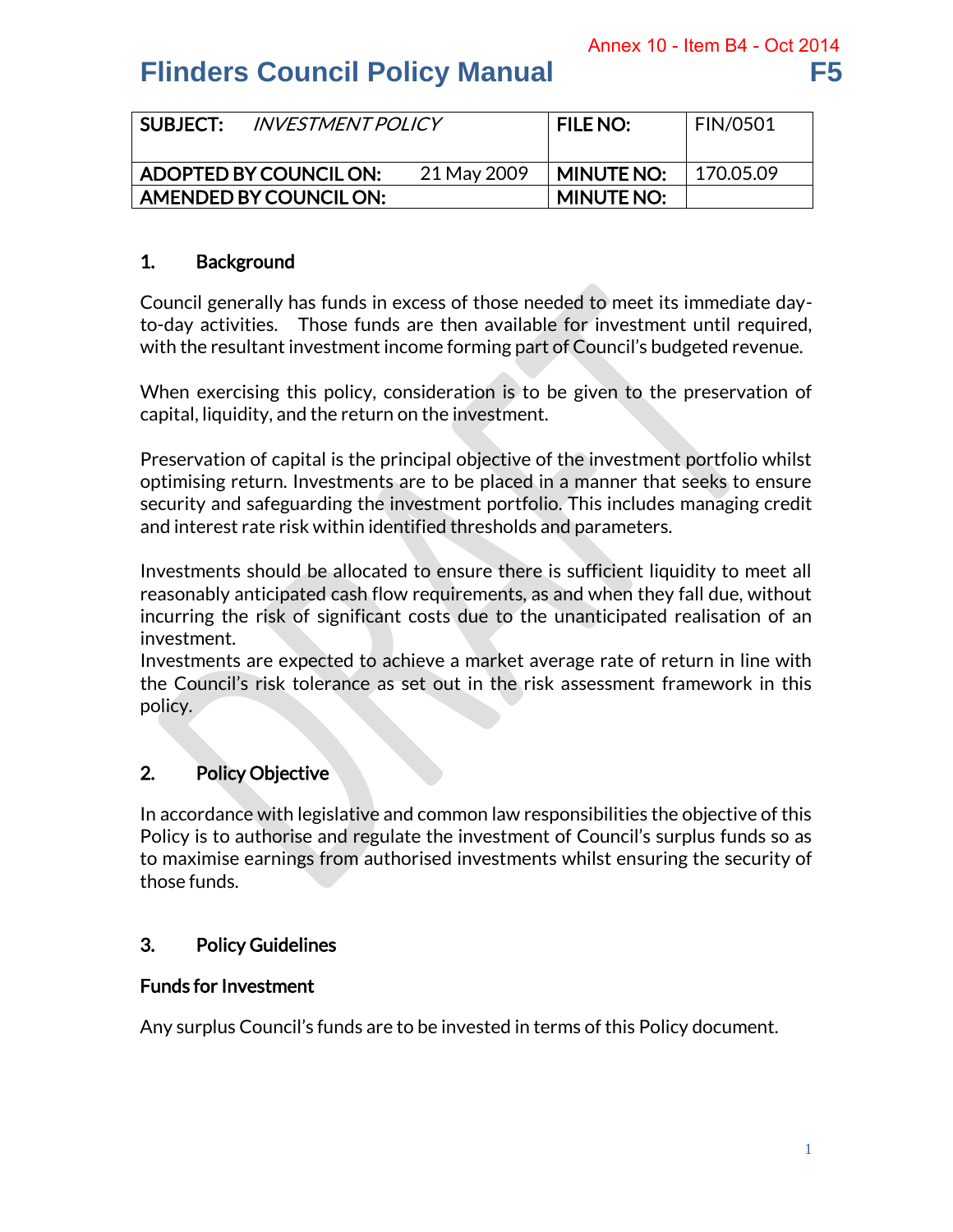### Authority for Investment

Investments of Council's funds are to be in accordance with Council's power of investment under:

- Local Government Act 1993 Section 75.
- The Trustee Amendment (Investment Powers) Act 1997

### Prudent Persons Standard

The investment portfolio will be managed with the care, diligence and skill that a prudent person would exercise. As trustees of public monies, officers are to manage the Council's investment portfolio to safeguard the portfolio in accordance with the spirit of this policy, and not for speculative purposes.

### Ethics & Conflicts Of Interest

Officers of the Council, Councillors and members of the Audit and Finance Special Committee will not engage in personal activities that may conflict with the proper execution and management of the Council's investment portfolio. All officers must disclose any actual or potential conflict of interest to the General Manager who shall disclose the interest in accordance with prescribed practice. In the case of the General Manager such a disclosure is to be made to the Mayor.

Any person from whom advice is sought in relation to investments must also declare, in writing, that they have no actual or potential conflict of interest.

### 4. Approved Investments

Investments made under delegation are limited to the following:-

- A. Commonwealth/State/Territory Government security (eg bonds);
- B. Interest Bearing Deposits issued by an authorised deposit taking institution (ADI);
- C. Bills of Exchange guaranteed by an authorised deposit taking institution; and
- D. Deposits with Tasmanian Public Finance Corporation.
- E. Managed Funds with a minimum long term Standard and Poor (S&P) rating of "A" and short term rating of "A2".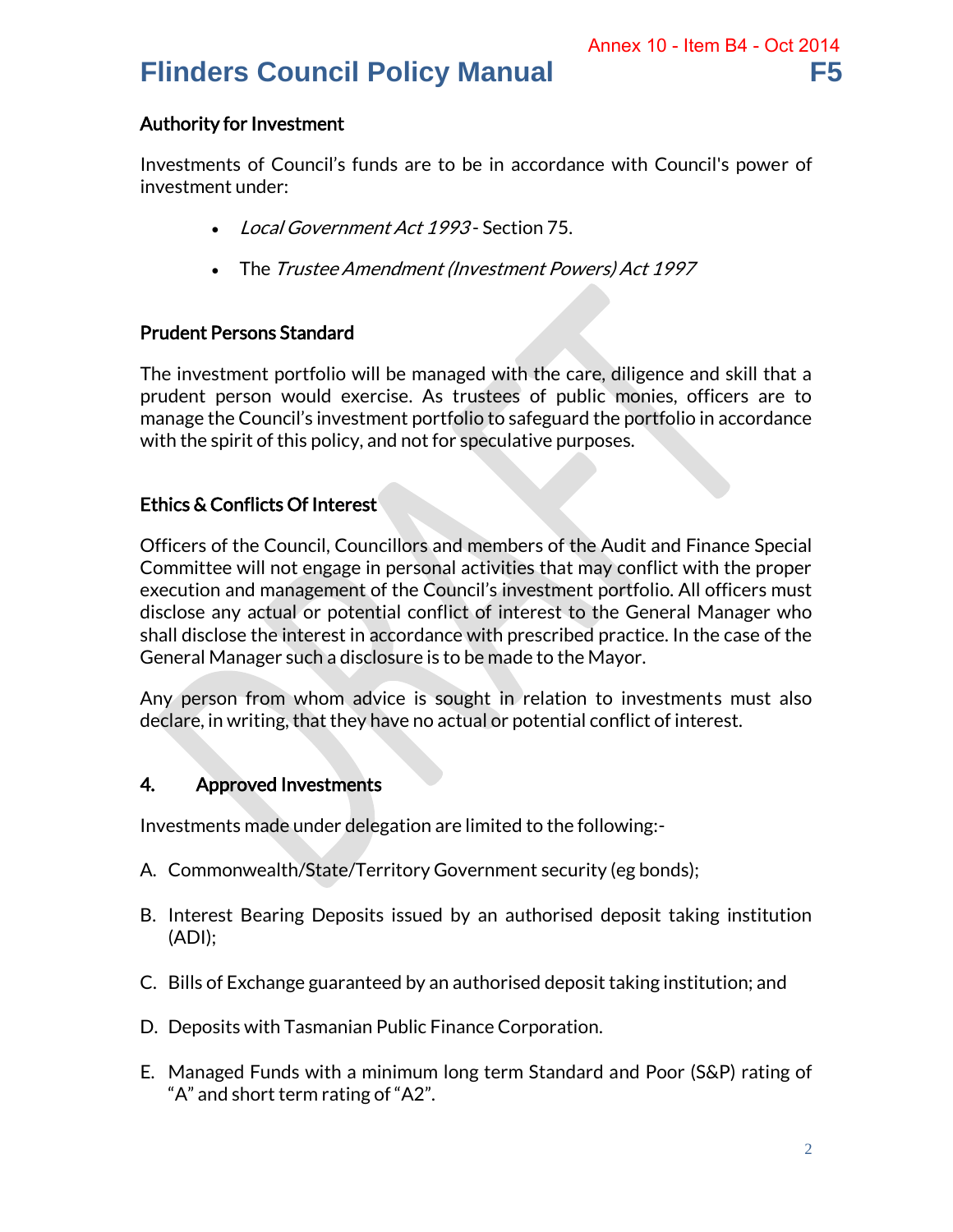### 5. Prohibited Investments

The following investments are prohibited under this policy:-

- A. Derivative based financial instruments;
- B. Principal only investments or securities that provide potentially nil or negative cash flow;
- C. Investments that have underlying futures, options, forward contracts and swaps of any kind;
- D. Any type of collateralised debt obligation investment; and
- E. Any financial investment that requires the Council to borrow (leverage) in order to make that investment.

### 6. Investment Guidelines

In order to meet the policy objectives the Council must take into consideration all of the following factors when carrying out investment functions:-

- a) Existence of Guarantee and Security, including the Financial Claims Scheme
- b) Risk Assessment Framework (including credit and maturity frameworks), as detailed below
- c) Interest Rate; and
- d) Access to, and customer service history of, the institution.

### 6.1 Risk Assessment Framework

Investments are expected to achieve a market average rate of return taking into consideration the following risk assessment framework.

- a) Preservation of Capital the requirement for preventing losses in an investment portfolio's total value.
- b) Diversification the requirement to place investments in a broad range of products so as not to be over exposed to a particular sector of the investment market.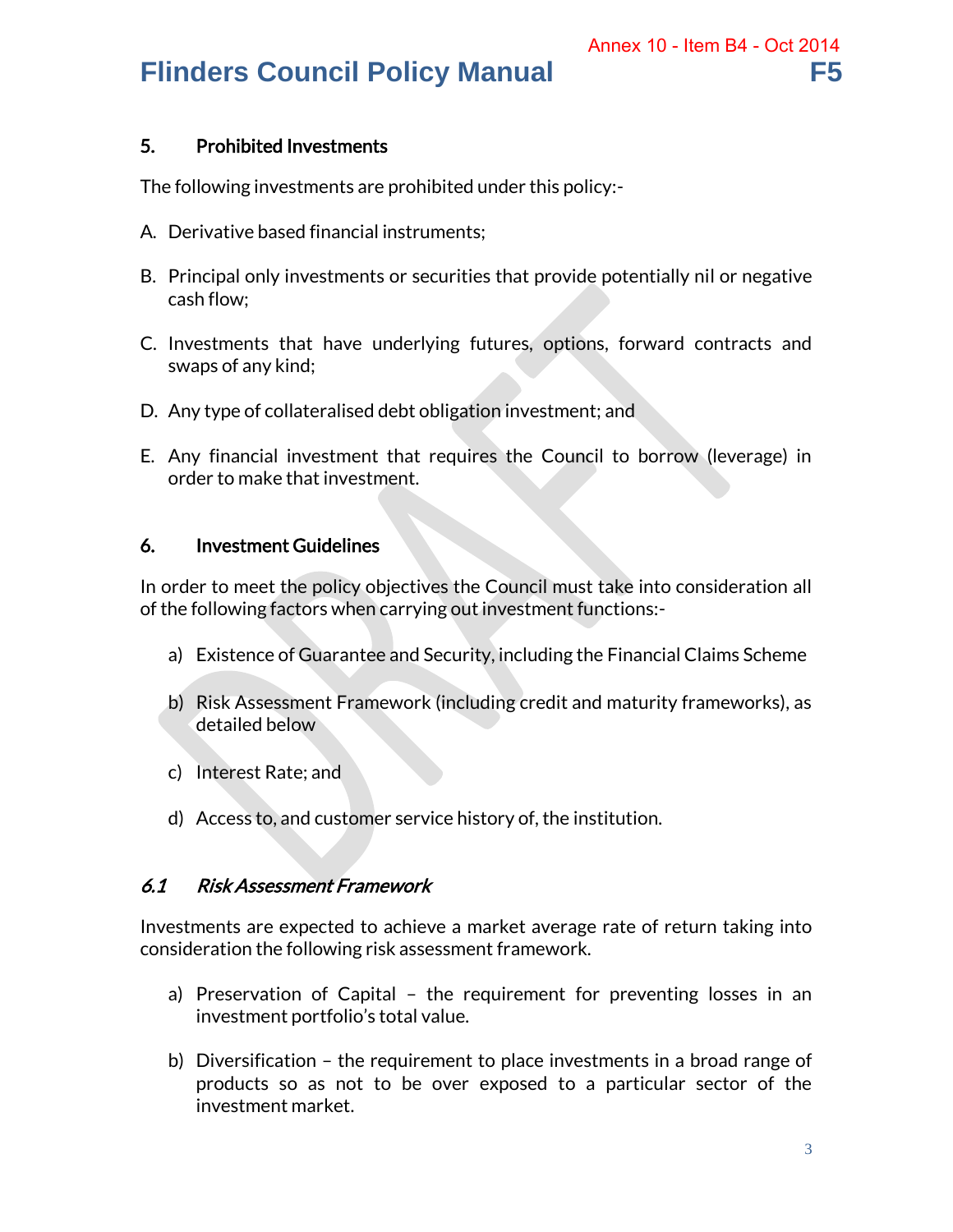- c) Market Risk the risk that the fair value or future cash flows of an investment will fluctuate due to changes in market prices.
- d) Liquidity Risk the risk an investor is unable to redeem the investment at a fair price within a timely period.
- e) Maturity Risk the risk relating to the length of term to maturity of the investment. The larger the term, the greater the length of exposure and risk to market volatilities.
- f) Leverage Risk the magnification of an investor's risk and return that occurs when the investor takes on financial leverage through an investment product.

### Credit and Maturity Frameworks

Investments are to comply with three key criteria relating to:

- a) Overall Portfolio Credit Framework The purpose of this is to limit the overall credit exposure of the portfolio;
- b) Institutional Credit Framework The purpose of this is to limit exposure to individual institutions based on their credit ratings; and
- c) Term to Maturity Framework The purpose of this is to limit risk based upon the time to maturity of the investment.

### Overall Portfolio Credit Framework

To control the credit quality on the entire portfolio, the following credit framework limits the percentage of the portfolio exposed to any particular credit rating category.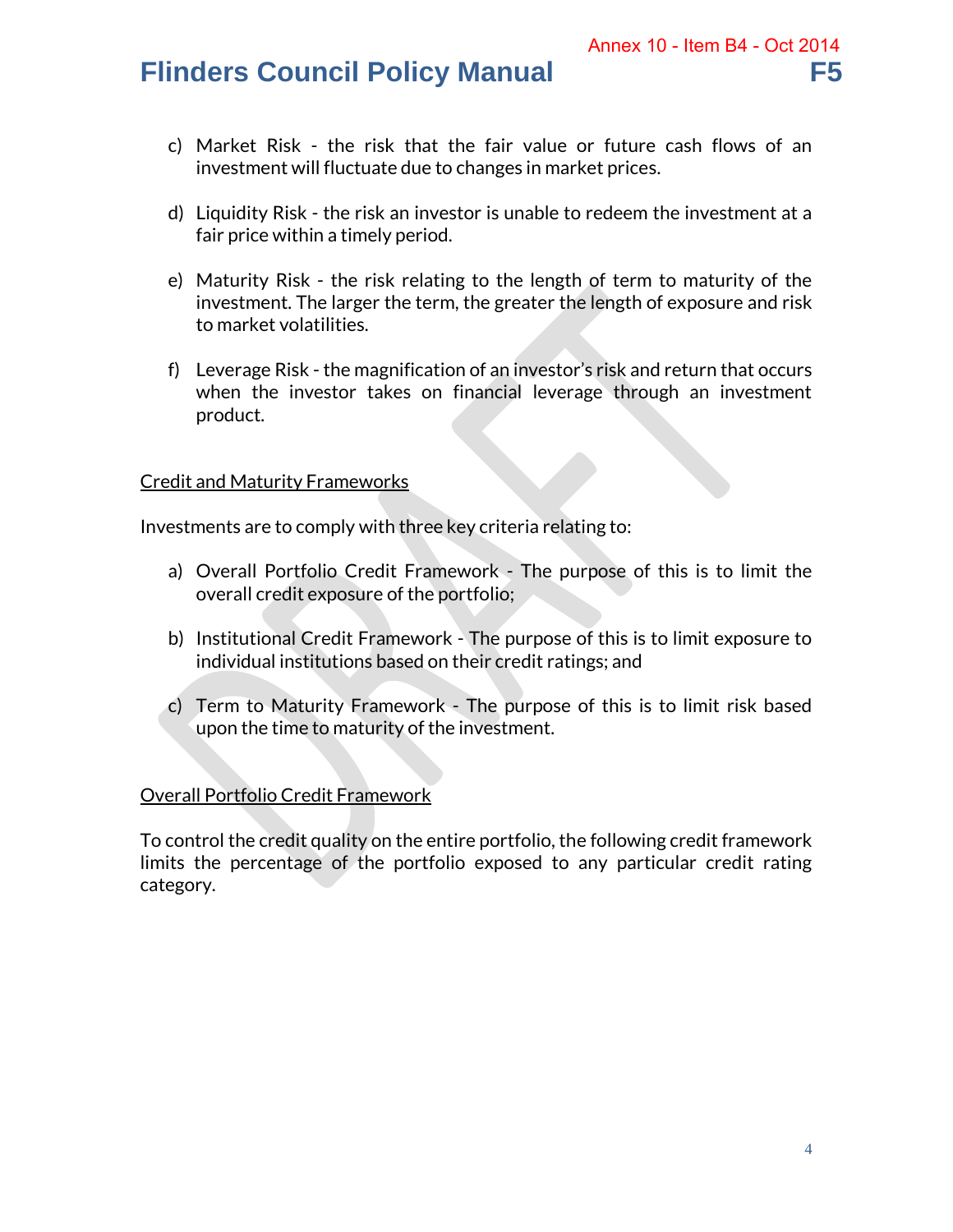|                                                      | S&P Long Term Rating*   S&P Short Term Rating* | Maximum% |
|------------------------------------------------------|------------------------------------------------|----------|
| AAA (incl. government   A-1+<br>guaranteed deposits) |                                                | 100%     |
| AA                                                   | $A-1$                                          | 80%      |
|                                                      | $A-2$                                          | 60%      |
| <b>BBB</b>                                           | $A-3$                                          | 20%      |

\* or equivalents

All categories include any intermediate ratings (ie BBB includes BBB+, BBB and BBB-).

### Institutional Credit Framework

Exposure to an individual institution will be restricted by their credit rating so that single entity exposure is limited, as detailed in the table below:

|                                                      | S&P Long Term Rating*   S&P Short Term Rating* | Maximum% |
|------------------------------------------------------|------------------------------------------------|----------|
| AAA (incl. government   A-1+<br>guaranteed deposits) |                                                | 45%      |
| AA                                                   | $A-1$                                          | 35%      |
| A                                                    | $A-2$                                          | 20%      |
| <b>BBB</b>                                           | $A-3$                                          | 10%      |

\* or equivalents

All categories include any intermediate ratings (ie BBB includes BBB+, BBB and BBB-)

If any of the Council's investments are downgraded such that they no longer fall within the investment policy, they will be divested as soon as practicable. In the case of a downgrade of an investment, the General Manager is to inform the Mayor immediately of becoming aware of the event. The short-term credit rating limit will apply in the case of discrepancies between short and long-term ratings.

Where a bank has a demonstrated commitment to the distribution of funds to the community within the Council municipal area the maximum amount of funds that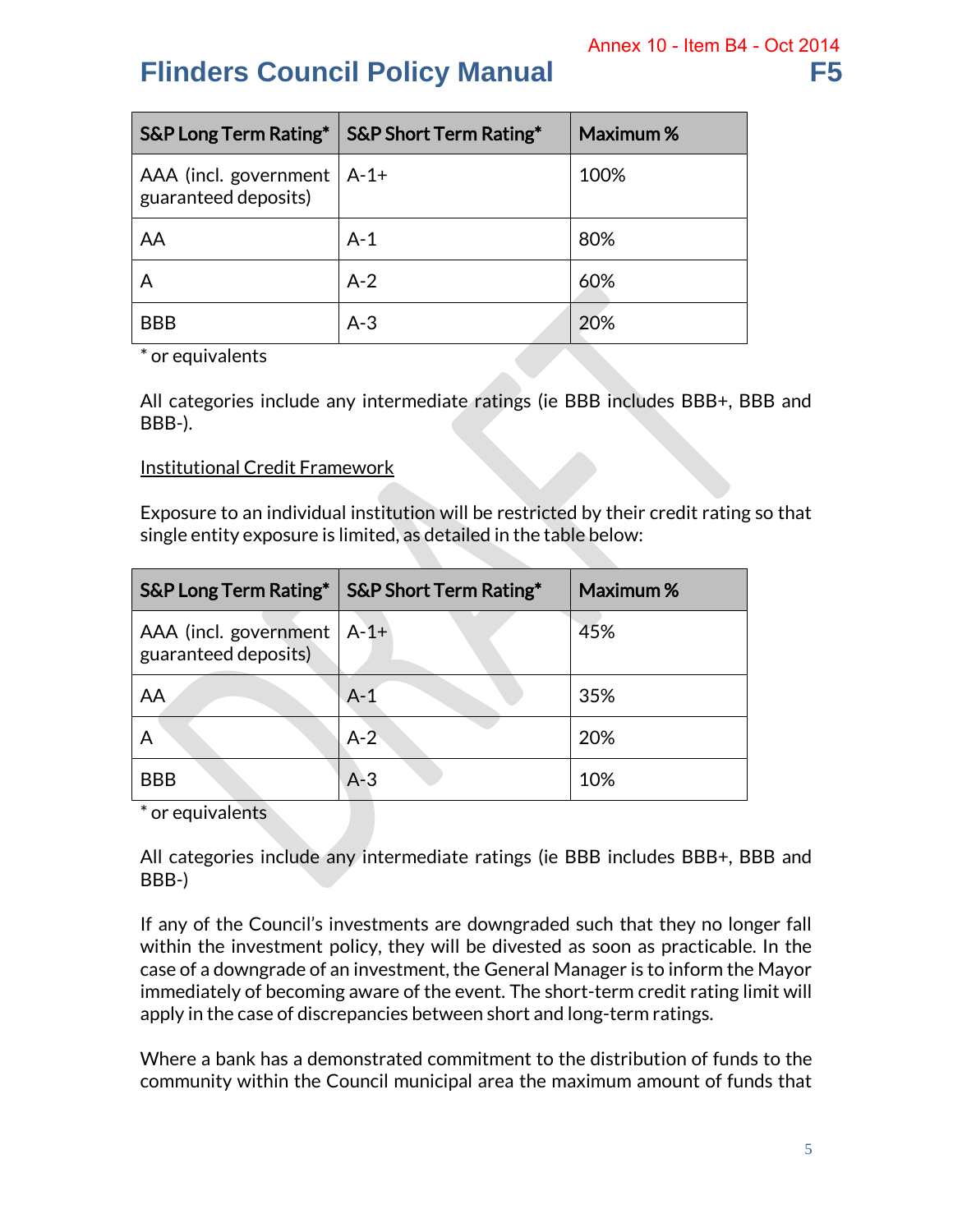can be deposited by the Council with that institution be increased by 5% from the benchmarks in the Institutional Credit Framework table above.

### Term to Maturity Framework

The investment portfolio is to be invested within the following maturity constraints:

| Overall Portfolio Return to Maturity |                |          |  |  |
|--------------------------------------|----------------|----------|--|--|
| Portfolio % < 1 year                 | <b>Min 40%</b> | Max 100% |  |  |
| Portfolio % 1-2 years                | Min 0%         | Max 60%  |  |  |
| Portfolio % 2-3 years                | Min $0\%$      | Max 20%  |  |  |

### 6.2 Interest Rate and Quotations on Investments

Not less than two (2) quotations shall be obtained from authorised deposit taking institutions and/or investment advisors whenever an investment is proposed.

### 6.3 Investment advisor

Where Council obtains the services of an investment advisor, the advisor must be approved by Council and licensed by the Australian Securities and Investment Commission. The advisor must be an independent person who is free to choose the most appropriate product within the terms and conditions of this policy.

The advisor will be required to provide written confirmation that they do not have any actual or potential conflicts of interest in relation to the products that they may be reviewing or recommending, including that they are not receiving any commissions or other benefits pertaining to the related investments and will not do so in the future.

### 7. Performance Benchmarks

The Benchmark Rate for purposes of measurement of the portfolio's performance will be set in the applicable financial year's budget. This rate will be determined by reference to interest rate forecasting.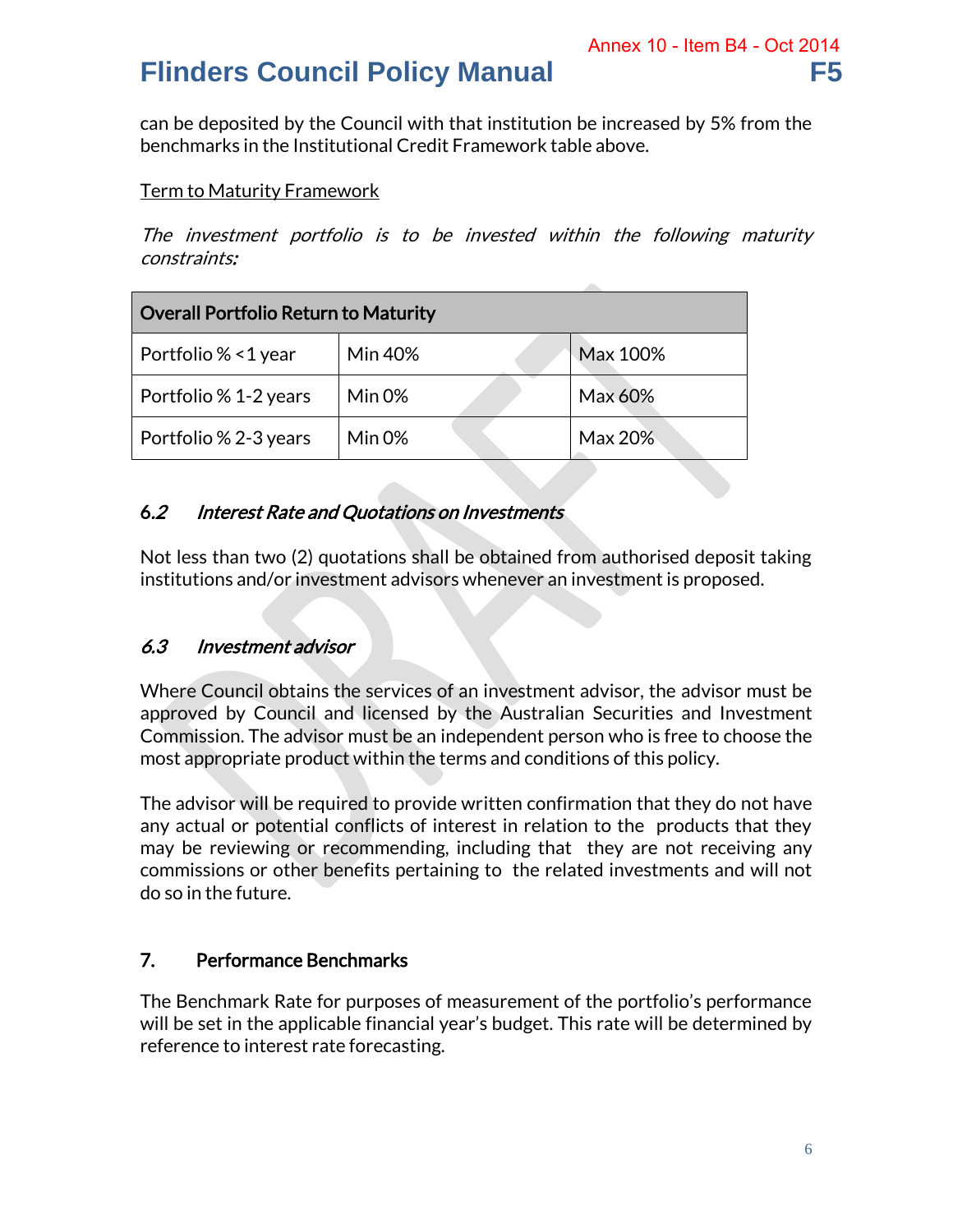As the budget figure is based on predicted investment levels and expectations about future interest rates, using it as the sole comparison may be misleading, therefore an external benchmark may be used.

The external benchmark rate will be the Reserve Bank of Australia 90 Day Bank Accepted Bill Rate for the short term. The long term benchmark should be the composite bond index.

The investment performance will be determined on a monthly accrual basis (the income applicable for each month being determined) and compared to the above benchmark on a weighted 3 month average investment performance (the accrued interest being compared to the average investment balance for the month, averaged over 3 months).

### 8. Reporting

Documentary evidence must be held for each investment and details thereof maintained in an investment Register. The documentary evidence must provide the Council legal title to the investment. Certificates must be obtained from the financial institutions confirming the amounts of investments held on the Council's behalf as at 30 June each year and reconciled to the Investment Register.

All investments are to be appropriately recorded in the Council's financial records and reconciled at least on a monthly basis.

A monthly report summarising investment performance will be provided to Council. A quarterly report detailing the investment portfolio in terms of performance, percentage exposure of total portfolio, maturity date and changes in market value will also be provided to Council.

### 9. Variations to Policy

The General Manager is authorised to approve temporary variations to this policy in exceptional circumstances, if the investment is to Council's advantage and/or also due to revised legislation.

Such variation will be reported to the Mayor immediately. Any major variations to this policy will be submitted to Council for approval.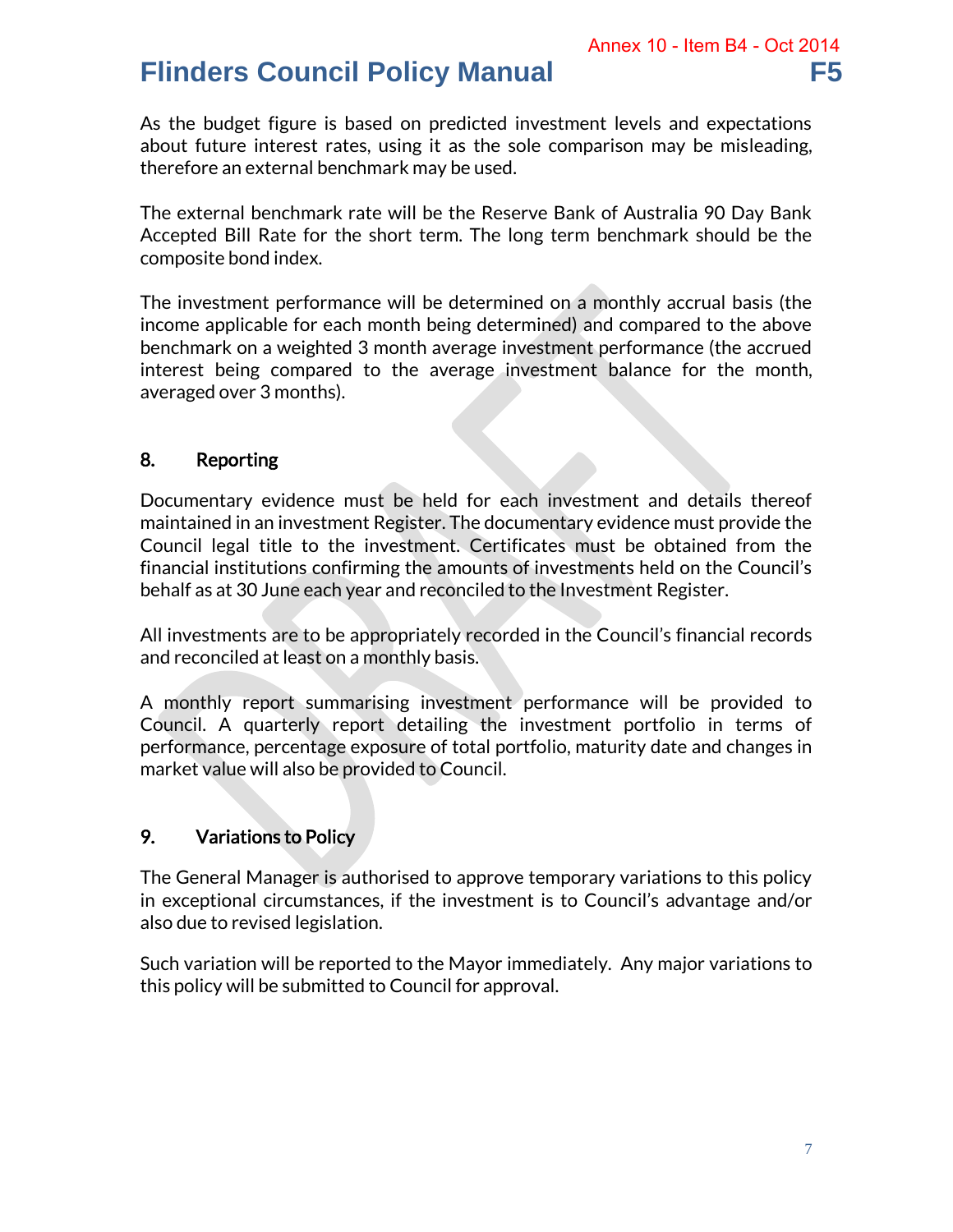# Annex 10 - Item B4 - Oct 2014

### 10. Review

This Investment Policy will be reviewed at least every 2 years, or as required in the event of legislative changes.

Any amendment to the Investment Policy must be by way of Council resolution.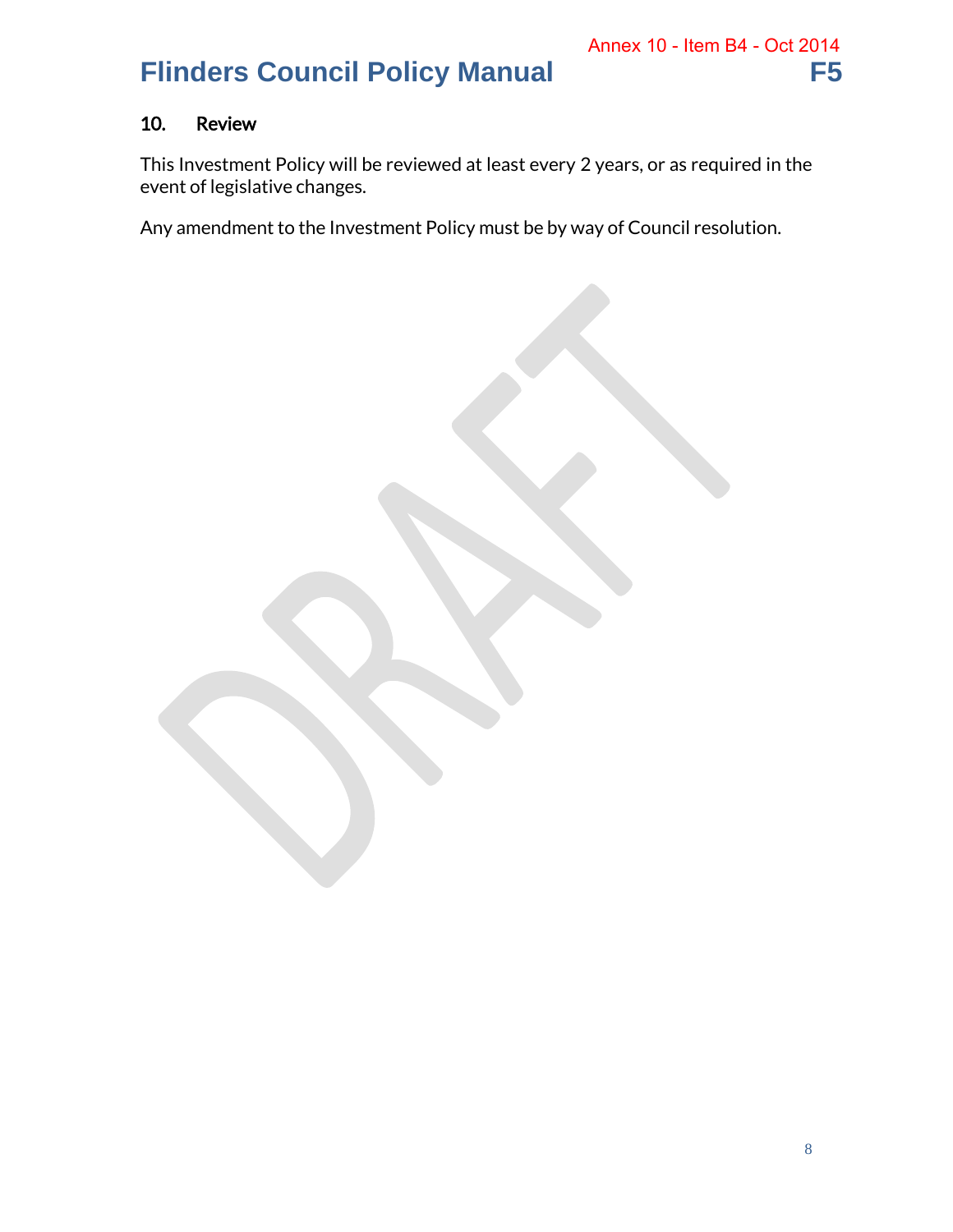### Appendix 1- Information about deposit and wholesale funding guarantees

### AUSTRALIAN GOVERNMENT'S 2008 DEPOSIT AND WHOLESALE FUNDING GUARANTEES

The Australian Government's deposit and wholesale funding guarantee arrangements operate as set out below.

### Purpose of the guarantees

The Prime Minister announced the deposit and wholesale funding guarantees on 12 October 2008.

The Government guarantees are designed to promote financial system stability and ensure the continued flow of credit throughout the economy at a time of heightened turbulence in international capital markets.

The guarantees apply to authorised deposit-taking institutions (ADIs) incorporated in Australia, which, as a group, are of systemic importance to the functioning of the financial system and the broader economy, and which are subject to prudential regulation by the Australian Prudential Regulation Authority (APRA) in accordance with international standards.

Recent developments in international wholesale funding markets have restricted the ability of Australian financial institutions to access funding, with potentially serious implications for liquidity and lending activity.

To address these pressures, the guarantees are designed to assist Australian banks, credit unions and building societies to continue to access funding in domestic and international credit markets. The guarantees are also designed to ensure that Australian institutions are not placed at a commercial disadvantage vis-à-vis their international competitors that have received similar government guarantees on their bank debt.

### Scope of the guarantees

The guarantees are limited to Australian owned banks, Australian ADI subsidiaries of foreign banks, credit unions and building societies ('eligible ADIs'). The guarantee applies to the foreign branches of eligible ADIs but not their foreign subsidiaries.

### Wholesale funding guarantee

The guarantee will be extended on an issue by issue basis. Eligible securities will be restricted to securities issued by eligible ADIs with a term of up to 60 months with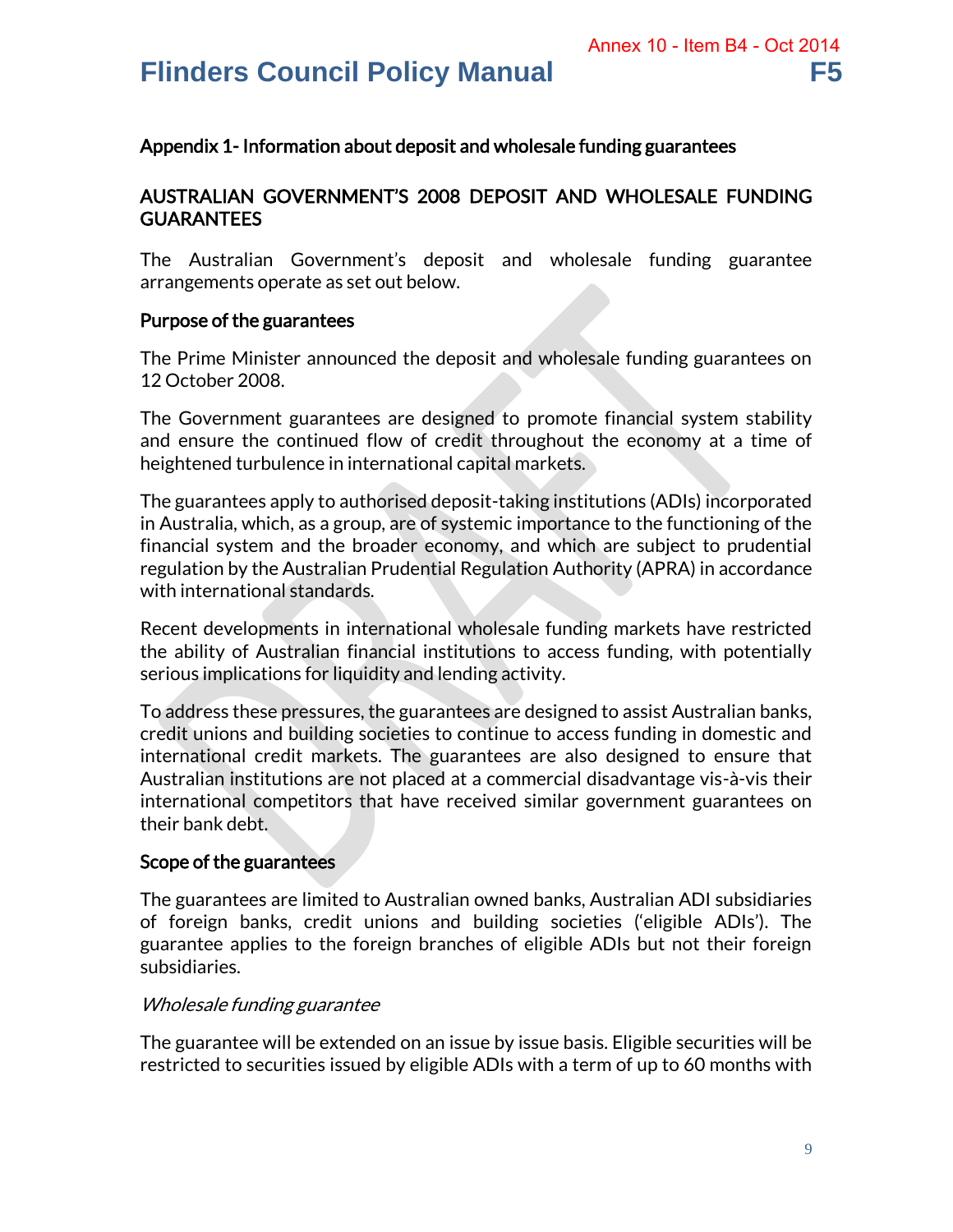the guarantee to apply for the full term of the relevant security including in the period following the closure of the scheme to new issuances.

The facility is restricted to senior unsecured debt instruments. Certificates of deposit and bank bills will be covered by this facility. They will not be covered by the deposit guarantee. The guarantee will not cover structured debt.

The facility will apply to debt issuance in all major currencies including AUD, NZD, Euro, USD, Sterling, Yen and HKD. It will apply to eligible securities issued domestically or off-shore.

The Government will withdraw the facility once market conditions have normalised.

### Deposit guarantee

The Government has guaranteed the deposits in eligible ADIs for a period of three years.

For deposits under \$1 million, the guarantee will be free. For deposits over \$1 million a fee will be charged to receive the benefit of the deposit guarantee.

### Coverage of the deposit guarantee

The guarantee applies to deposits held in eligible ADIs by all types of legal entities, including individuals, partnerships, businesses, trusts (including in their offshore branches) and government entities.

The guarantee will not apply to products that are not deposit products with eligible ADIs. It does not apply to market-linked investment products such as share portfolios or managed funds, as these products provide an incentive for investors to pursue higher returns through investments that may involve greater risks, including the risk of making capital losses. It will also not apply to retirement income products including annuities.

The guarantee will not apply to products offered by non-ADI entities, including non-ADI subsidiaries of Australian ADIs. These entities are not subject to the prudential regulation framework that applies to ADIs, which protects the interests of depositors. Because of this, non-ADI entities are not permitted to offer deposits in Australia.

It will apply to the deposits held in eligible institutions, regardless of where the depositor resides. It will apply to deposits held in any currency.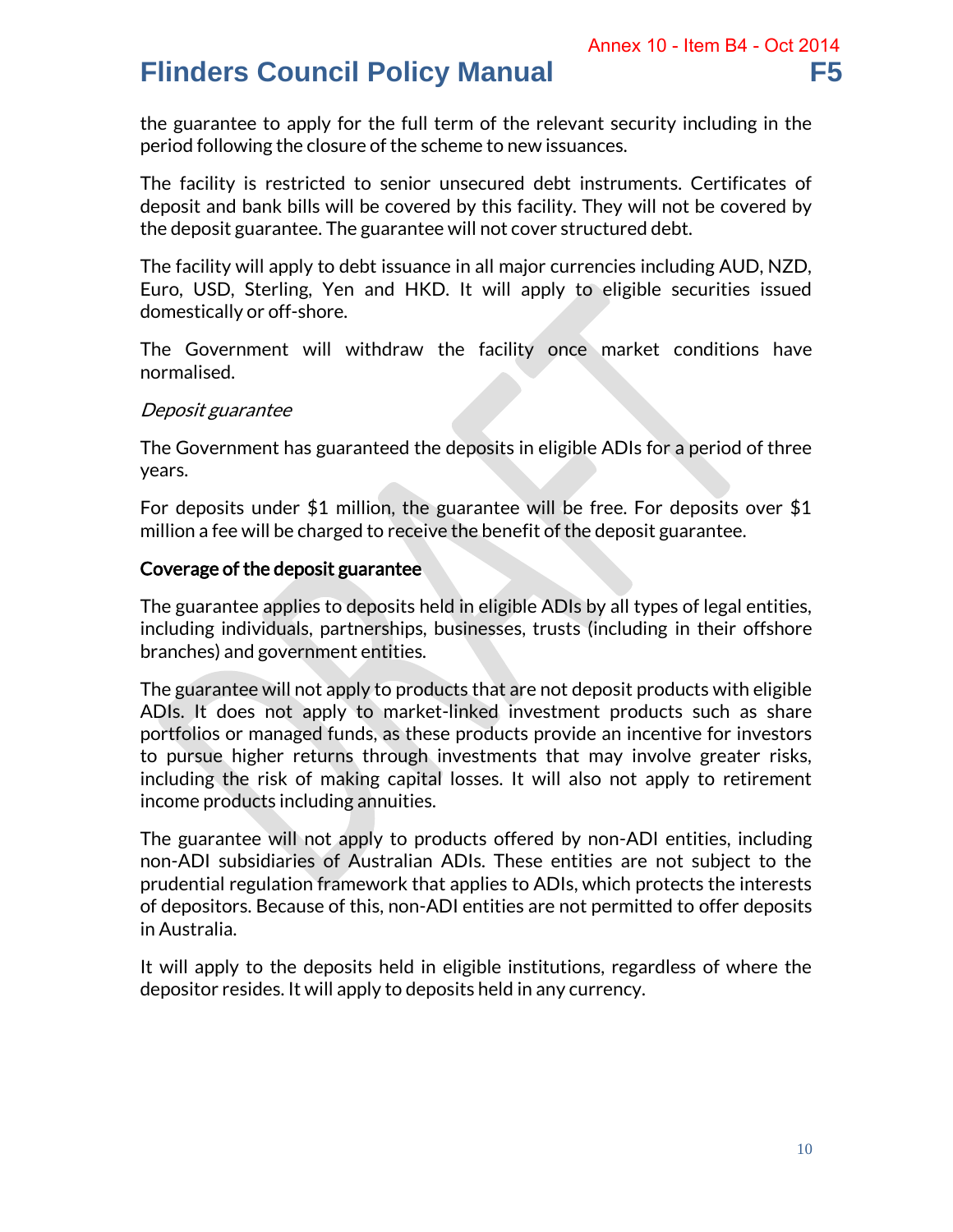### Fee Structure and level for the guarantees

Fees will be set at a single rate for all maturities for eligible securities up to 60 months, with a different rate applying to eligible ADIs based on their credit rating. The fees will apply to the wholesale guarantee and to the guarantee for deposits above the \$1 million threshold. The fees will be levied annually.

The fee scale is outlined in Table 1.

### Table 1

| <b>Credit Rating</b>   | Debt Issues Up to 60 Months |  |
|------------------------|-----------------------------|--|
| AA                     | 70 <sub>bp</sub>            |  |
|                        | 100bp                       |  |
| <b>BBB and Unrated</b> | 150bp                       |  |

### Review of parameters

The deposit and wholesale guarantees contain features and variables that may require refinement or adjustment in light of market developments. These include the setting of the appropriate fee level and structure, the threshold for the deposit guarantee and the overall coverage of the scheme. The deposit and wholesale guarantee scheme will be reviewed on an ongoing basis and revised if necessary.

### Foreign bank branches

The wholesale funding guarantee will be extended to APRA-regulated foreign bank branches in respect of their short term wholesale funding raised from Australian residents with maturities up to the end of 2009. This will be available at the same premium as applying to eligible ADIs.

Foreign bank branches will also be able to access the deposit guarantee in respect of domestic deposits held by Australian residents on the basis of the fee schedule; however, there will be no fee-free threshold.

Access to these guarantees will be subject to the following conditions:

- The amount guaranteed be limited to 110% of the combined value of shortterm wholesale liabilities and deposits held in respect of Australian residents as at 24 October 2008;
- Branches cannot use guaranteed liabilities to support their parents; and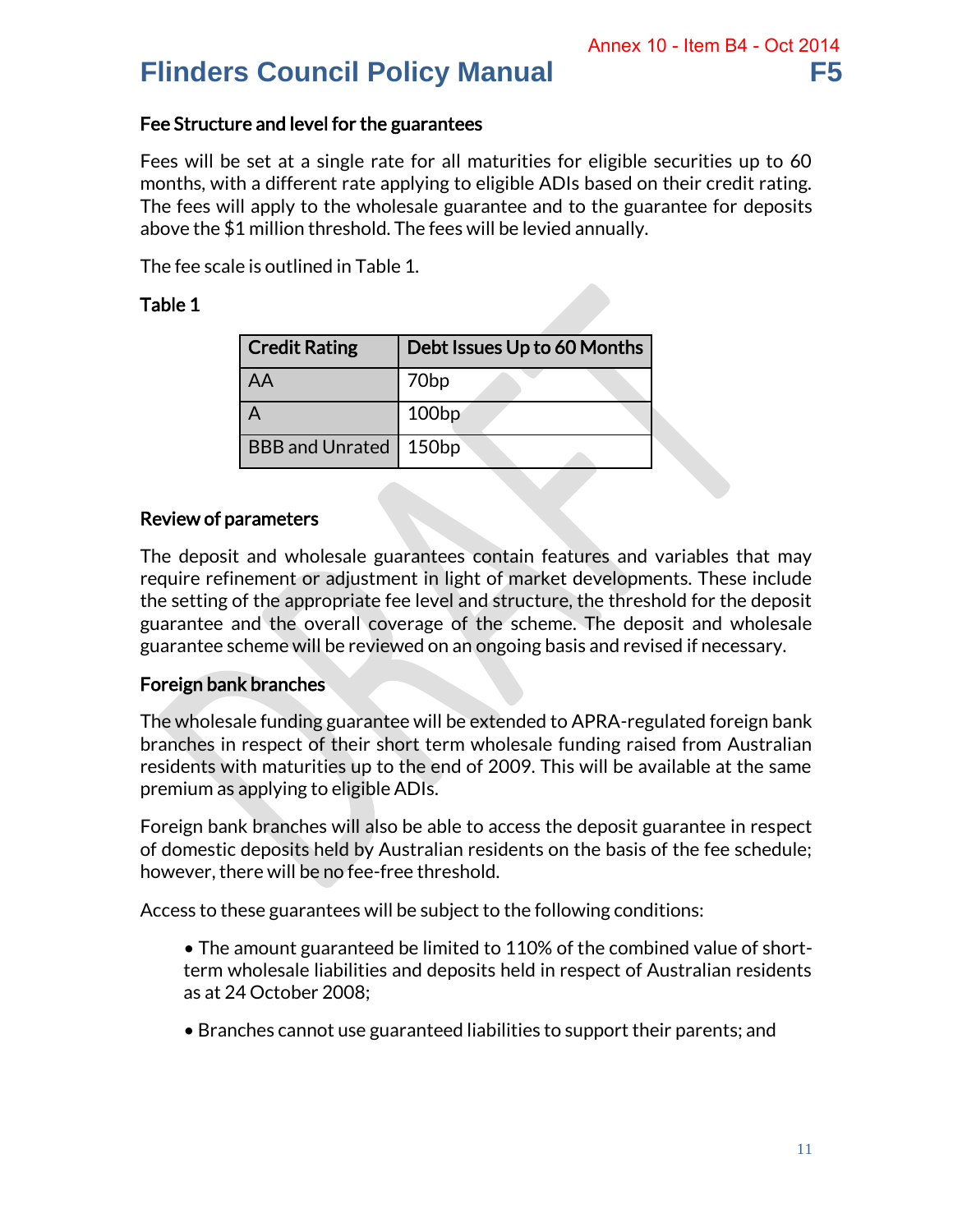• The guarantee is only available if the liabilities are not guaranteed by the home authorities and the branch provides a statement from the home regulator that the parent bank is meeting relevant prudential requirements.

These requirements will ensure the funding is used for Australian operations only and that Australian taxpayer funds are protected.

The guarantees will be extended to foreign bank branches from 28 November 2008. Until that date the guarantees will not be available to foreign bank branches.

### Administration of the guarantees

The Reserve Bank of Australia (RBA) will administer the guarantees as agent for the Commonwealth. The RBA will perform administrative tasks, including processing applications from institutions for coverage of liabilities and collecting fees.

The RBA will consult with APRA to ensure that the interests of the Commonwealth are protected. The Rules will allow for information sharing between the RBA, APRA and other relevant agencies. It is proposed that information and statistics about the scheme's operation will be made available on a public website.

The legal framework for the scheme will be deeds entered into by the Commonwealth and the participating institutions. The deeds will refer to scheme Rules that will be published by the Commonwealth.

Details of the scheme, including participating institutions and the liabilities that are covered will be made available on a suitable public website. The Government will provide six monthly reports to Parliament on the scheme operations.

### Wholesale funding guarantee

Eligible ADIs must apply to the RBA for coverage of their liabilities. Eligible ADIs will be required to meet set criteria specified in Rules before they receive coverage. The Rules will be released in the near future.

### Deposit guarantee over the threshold

Eligible ADIs will apply to the RBA for coverage of their deposits over the \$1 million threshold.

Eligible ADIs would choose whether to 'opt in' to the guarantee for their deposits above the threshold. If an eligible ADI opts in, it would be up to the ADI to determine the most suitable arrangements with its customers for those deposits it wishes to offer on a guaranteed basis